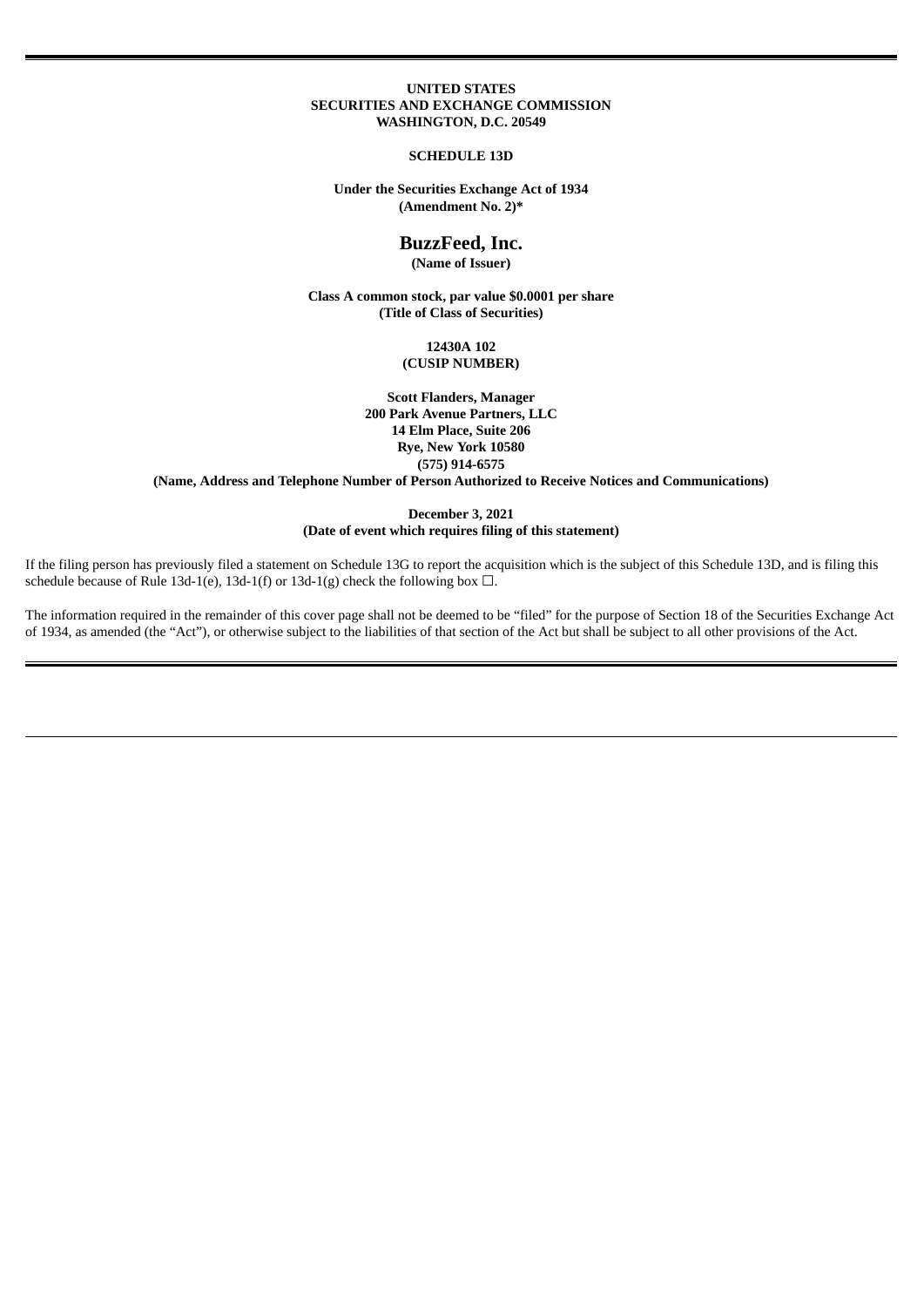| CUSIP No. 28250A105 |                                           |  |  |  |  |  |
|---------------------|-------------------------------------------|--|--|--|--|--|
|                     | NAME OF REPORTING PERSONS                 |  |  |  |  |  |
|                     | $\sim$ $\sim$ $\sim$ $\sim$ $\sim$ $\sim$ |  |  |  |  |  |

|                 | 200 Park Avenue Partners, LLC                                          |                |                                                                                        |  |  |  |
|-----------------|------------------------------------------------------------------------|----------------|----------------------------------------------------------------------------------------|--|--|--|
| $\overline{2}$  |                                                                        |                | CHECK THE APPROPRIATE BOX IF A MEMBER OF A GROUP*                                      |  |  |  |
|                 | (a) $\Box$<br>(b) $\Box$                                               |                |                                                                                        |  |  |  |
| $\overline{3}$  | <b>SEC USE ONLY</b>                                                    |                |                                                                                        |  |  |  |
|                 |                                                                        |                |                                                                                        |  |  |  |
| $\overline{4}$  | <b>SOURCE OF FUNDS*</b>                                                |                |                                                                                        |  |  |  |
|                 | O <sub>O</sub>                                                         |                |                                                                                        |  |  |  |
| 5               |                                                                        |                | CHECK BOX IF DISCLOSURE OF LEGAL PROCEEDINGS IS REQUIRED PURSUANT TO ITEM 2(d) or 2(e) |  |  |  |
|                 | $\Box$                                                                 |                |                                                                                        |  |  |  |
| 6               |                                                                        |                | CITIZENSHIP OR PLACE OF ORGANIZATION                                                   |  |  |  |
|                 |                                                                        |                |                                                                                        |  |  |  |
|                 | Delaware                                                               | $\overline{7}$ |                                                                                        |  |  |  |
|                 |                                                                        |                | <b>SOLE VOTING POWER</b>                                                               |  |  |  |
|                 | <b>NUMBER OF</b>                                                       |                | $6,952,540^{(1)}$                                                                      |  |  |  |
|                 | <b>SHARES</b><br><b>BENEFICIALLY</b>                                   | 8              | <b>SHARED VOTING POWER</b>                                                             |  |  |  |
|                 | <b>OWNED BY</b>                                                        |                | $\boldsymbol{0}$                                                                       |  |  |  |
|                 | <b>EACH</b>                                                            | 9              | <b>SOLE DISPOSITIVE POWER</b>                                                          |  |  |  |
|                 | <b>REPORTING</b><br><b>PERSON</b>                                      |                |                                                                                        |  |  |  |
|                 | <b>WITH</b>                                                            |                | $6,952,540^{(1)}$                                                                      |  |  |  |
|                 |                                                                        | 10             | SHARED DISPOSITIVE POWER                                                               |  |  |  |
|                 |                                                                        |                | $\theta$                                                                               |  |  |  |
| 11              |                                                                        |                | AGGREGATE AMOUNT BENEFICIALLY OWNED BY EACH REPORTING PERSON                           |  |  |  |
|                 | $6,952,540^{(1)}$                                                      |                |                                                                                        |  |  |  |
| $\overline{12}$ | CHECK BOX IF THE AGGREGATE AMOUNT IN ROW (11) EXCLUDES CERTAIN SHARES* |                |                                                                                        |  |  |  |
|                 |                                                                        |                |                                                                                        |  |  |  |
| $\overline{13}$ | $\Box$                                                                 |                | PERCENT OF CLASS REPRESENTED BY AMOUNT IN ROW (11)                                     |  |  |  |
|                 |                                                                        |                |                                                                                        |  |  |  |
|                 | $16.2\%/2)$                                                            |                |                                                                                        |  |  |  |
| 14              | TYPE OF REPORTING PERSON*                                              |                |                                                                                        |  |  |  |
|                 | 00                                                                     |                |                                                                                        |  |  |  |
|                 |                                                                        |                |                                                                                        |  |  |  |

(1) Consists of (i) 6,195,040 shares of Class F common stock, \$0.0001 par value per share ("Class F Common Stock"), of 890 5th Avenue Partners, Inc., a Delaware corporation (the "Issuer") which were automatically converted into shares of the Issuer's Class A common stock, \$0.0001 par value per share ("Class A Common Stock") at the time of the Issuer's initial business combination (the "Business Combination") on a one-for-one basis , (ii) 657,500 shares of the Issuer's Class A Common Stock underlying units (each unit consisting of one share of Class A Common Stock and one-third of one warrant to purchase one share of Class A Common Stock), acquired pursuant to a Private Placement Unit Subscription Agreement by and between 200 Park Avenue Partners, LLC, a Delaware limited liability company (the "Sponsor"), and the Issuer and (iii) 100,000 shares of the Issuer's Class A Common Stock underlying units (each unit consisting of one share of Class A Common Stock and one-third of one warrant to purchase one share of Class A Common Stock) issued to the Sponsor in connection with the consummation of the Business Combination in satisfaction of a \$1,000,000 working capital loan from the Sponsor to the Issuer. These securities are held directly by the Sponsor. Scott Flanders, who is the manager of the Sponsor, has voting and investment discretion of the securities held by the Sponsor and accordingly may be deemed to have beneficial ownership of securities reported herein.

(2) The percentage reported in row 13 is calculated in accordance with Rule 13d-3 of the Act based on an aggregate of 110,789,875 shares of Class A Common Stock outstanding as of December 3, 2021, as reported by the Issuer in its Current Report on Form 8-K filed with the Securities and Exchange Commission on December 9, 2021.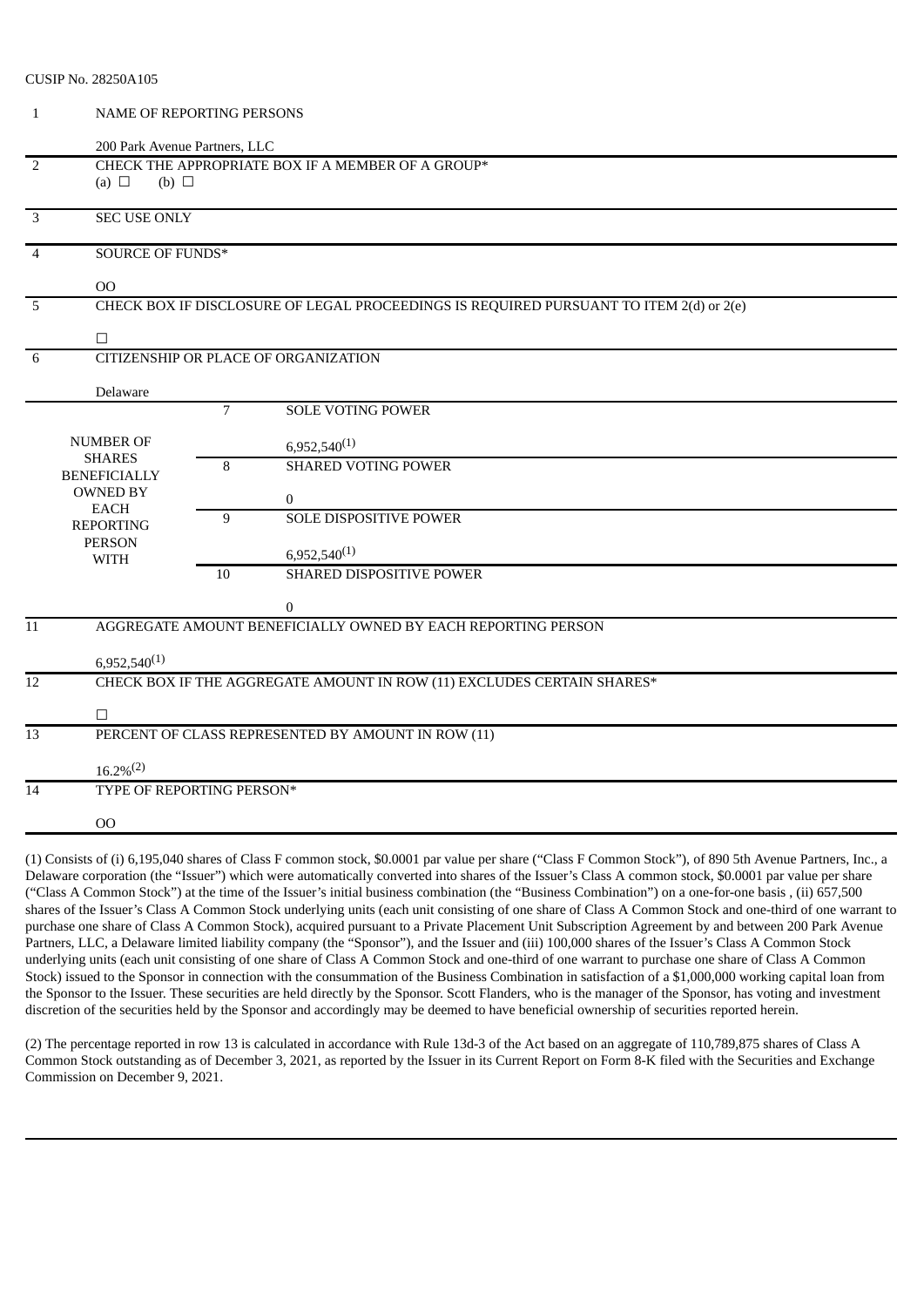| CUSIP No. 12430A 102 |  |  |
|----------------------|--|--|
|----------------------|--|--|

1 NAME OF REPORTING PERSONS

|                 | <b>Scott Flanders</b>                                                            |                                                                                              |                                                              |  |  |  |  |  |  |
|-----------------|----------------------------------------------------------------------------------|----------------------------------------------------------------------------------------------|--------------------------------------------------------------|--|--|--|--|--|--|
| $\overline{2}$  | (a) $\Box$<br>(b) $\Box$                                                         |                                                                                              | CHECK THE APPROPRIATE BOX IF A MEMBER OF A GROUP*            |  |  |  |  |  |  |
| $\overline{3}$  | <b>SEC USE ONLY</b>                                                              |                                                                                              |                                                              |  |  |  |  |  |  |
| $\overline{4}$  | <b>SOURCE OF FUNDS*</b>                                                          |                                                                                              |                                                              |  |  |  |  |  |  |
| 5               | $\Box$                                                                           | AF<br>CHECK BOX IF DISCLOSURE OF LEGAL PROCEEDINGS IS REQUIRED PURSUANT TO ITEM 2(d) or 2(e) |                                                              |  |  |  |  |  |  |
| 6               | <b>United States</b>                                                             |                                                                                              | CITIZENSHIP OR PLACE OF ORGANIZATION                         |  |  |  |  |  |  |
|                 |                                                                                  | $\overline{7}$                                                                               | <b>SOLE VOTING POWER</b>                                     |  |  |  |  |  |  |
|                 | <b>NUMBER OF</b><br><b>SHARES</b><br><b>BENEFICIALLY</b><br><b>OWNED BY</b>      | 8                                                                                            | $6,952,540^{(1)}$<br><b>SHARED VOTING POWER</b><br>$\bf{0}$  |  |  |  |  |  |  |
|                 | <b>EACH</b><br><b>REPORTING</b><br><b>PERSON</b><br><b>WITH</b>                  | 9                                                                                            | <b>SOLE DISPOSITIVE POWER</b><br>$6,952,540^{(1)}$           |  |  |  |  |  |  |
|                 |                                                                                  | 10                                                                                           | SHARED DISPOSITIVE POWER<br>$\boldsymbol{0}$                 |  |  |  |  |  |  |
| $\overline{11}$ | $6,952,540^{(1)}$                                                                |                                                                                              | AGGREGATE AMOUNT BENEFICIALLY OWNED BY EACH REPORTING PERSON |  |  |  |  |  |  |
| 12              | CHECK BOX IF THE AGGREGATE AMOUNT IN ROW (11) EXCLUDES CERTAIN SHARES*<br>$\Box$ |                                                                                              |                                                              |  |  |  |  |  |  |
| 13              | PERCENT OF CLASS REPRESENTED BY AMOUNT IN ROW (11)<br>$16.2\%/2)$                |                                                                                              |                                                              |  |  |  |  |  |  |
| 14              | TYPE OF REPORTING PERSON*<br>IN                                                  |                                                                                              |                                                              |  |  |  |  |  |  |
|                 |                                                                                  |                                                                                              |                                                              |  |  |  |  |  |  |

(1) Consists of (i) 6,195,040 shares of the Issuer's Class F Common Stock, which were automatically converted into shares of the Issuer's Class A Common Stock at the time of the Business Combination on a one-for-one basis, or earlier at the option of the holder, (ii) 657,500 shares of the Issuer's Class A Common Stock underlying units (each unit consisting of one share of Class A Common Stock and one-third of one warrant to purchase one share of Class A Common Stock), acquired pursuant to a Private Placement Unit Subscription Agreement by and between the Sponsor and the Issuer and (iii) 100,000 shares of the Issuer's Class A Common Stock underlying units (each unit consisting of one share of Class A Common Stock and one-third of one warrant to purchase one share of Class A Common Stock) issued to the Sponsor in connection with the consummation of the Business Combination in satisfaction of a \$1,000,000 working capital loan from the Sponsor to the Issuer. These securities are held directly by the Sponsor. Scott Flanders, who is the manager of the Sponsor, has voting and investment discretion of the securities held by the Sponsor and accordingly may be deemed to have beneficial ownership of securities reported herein.

(2) The percentage reported in row 13 is calculated in accordance with Rule 13d-3 of the Act based on an aggregate of 110,789,875 shares of Class A Common Stock outstanding as of December 3, 2021, as reported by the Issuer in its Current Report on Form 8-K filed with the Securities and Exchange Commission on December 9, 2021.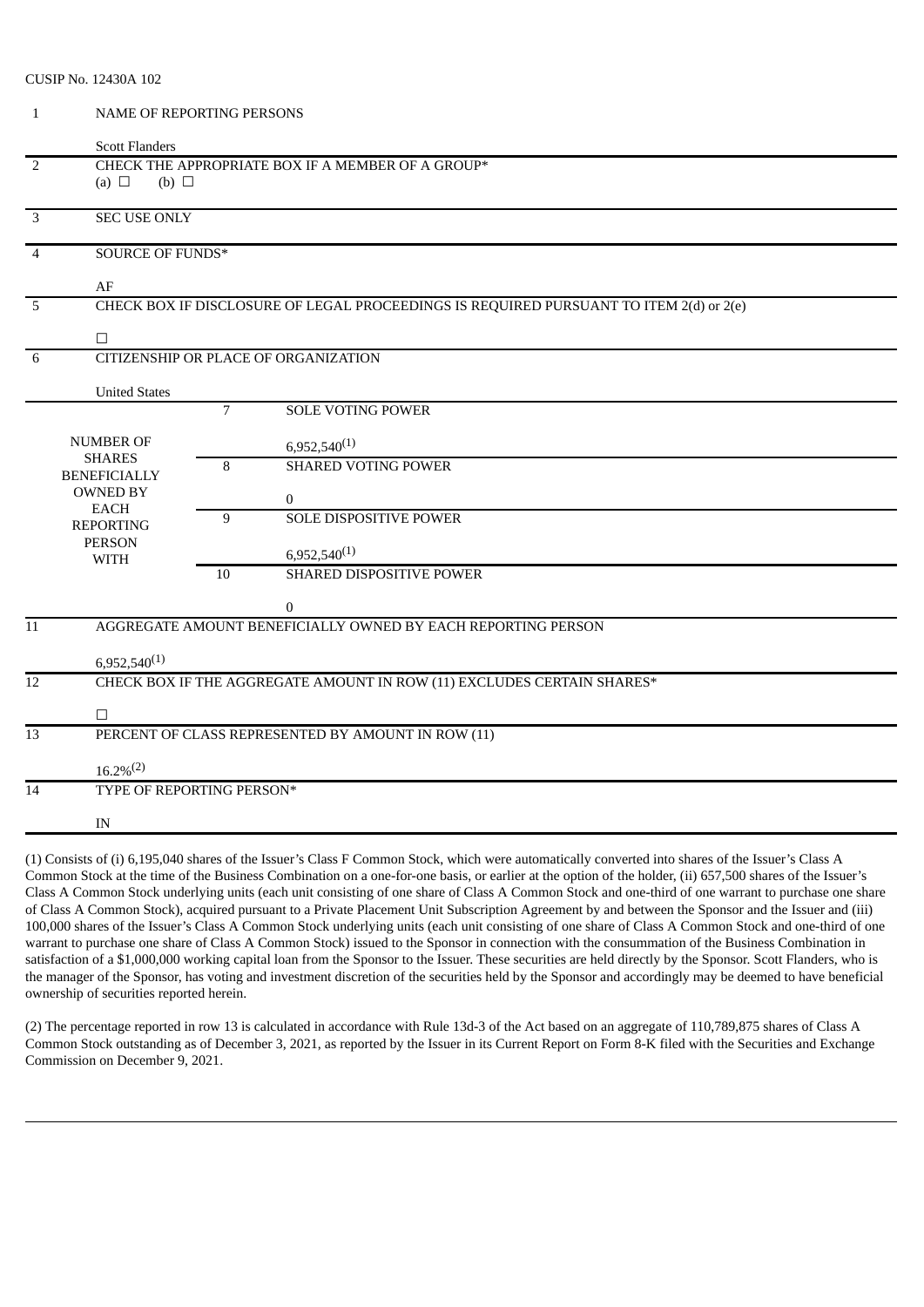### **Amendment No. 2 to Schedule 13D**

The following constitutes Amendment No. 2 ("Amendment No. 2") to the Schedule 13D filed with the Securities and Exchange Commission ("SEC") by 200 Park Avenue Partners, LLC, a Delaware limited liability company (the "Sponsor") and Adam Rothstein (collectively, the "Reporting Persons") on January 25, 2021, as amended by Amendment No. 1 filed with the SEC on June 28, 2021. This Amendment No. 2 amends and supplements the Schedule 13D as specifically set forth herein.

All capitalized terms contained herein but not otherwise defined shall have the meanings ascribed to such terms in the Schedule 13D. Information given in response to each item shall be deemed incorporated by reference in all other items, as applicable.

This Schedule 13D relates to the Class A common stock, par value \$0.0001 per share (the "Class A Common Stock") of BuzzFeed, Inc., a Delaware corporation (the "Issuer").

## **Item 3. Source and Amount of Funds or Other Considerations**

Item 3 of the Schedule 13D is hereby amended and supplemented by adding the following:

As its sponsor in the Business Combination, the Sponsor provided a working capital loan of \$1,000,000 to the Issuer. In connection with the consummation of the Business Combination, the Issuer issued 100,000 units (each unit consisting of one share of Class A Common Stock and one-third of one warrant to purchase one share of Class A Common Stock) to the Sponsor in satisfaction of the working capital loan.